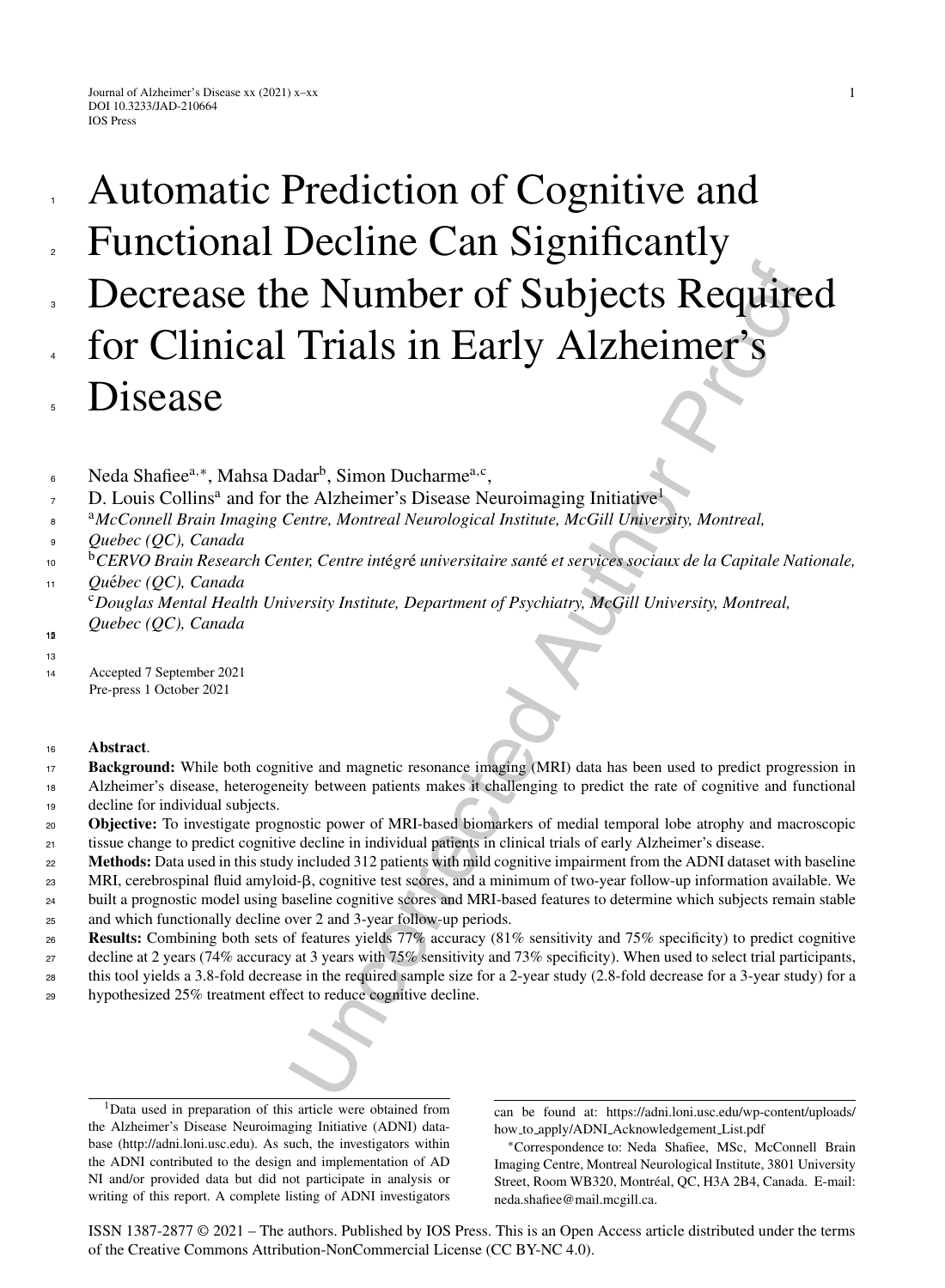**Conclusion:** When used in clinical trials for cohort enrichment, this tool could accelerate development of new treatments by significantly increasing statistical power to detect differences in cognitive decline between arms. In addition, detection of future decline can help clinicians improve patient management strategies that will slow or delay symptom progression. 30 31 32

Keywords: Alzheimer's disease, cognitive decline, machine learning, magnetic resonance imaging, prognostics, random forest, sample size, statistical model 33 34

## <sup>30</sup> **INTRODUCTION**

 Alzheimer's disease (AD) is a neurodegenerative disorder characterized by abnormal accumulation of  $_{33}$  amyloid- $\beta$  (A $\beta$ ) and intracellular neurofibrillary tan- gles in the brain resulting in progressive synaptic dysfunction, irreversible neuronal loss, and cognitive deficits [1, 2]. This pathological process gradually develops over many years, with a long asymptomatic phase before a clinical diagnosis of AD [3]. Patients in the early stages of AD dementia are not a mono- lithic bloc. Some experience decline in their cognitive abilities at different rates, with some patients pro- gressing very fast while a large portion of patients remain stable [4, 5]. This heterogeneity increases the complexity of treatment development. After numer- ous failures of candidate drugs for dementia due to AD, the field has moved toward clinical trials at an 47 earlier stage (mild cognitive impairment (MCI) with proven AD biomarkers) [6, 7]. However, even recent trials in amyloid positive patients with MCI do not factor the marked inter-individual differences in rates of progression in subjects with MCI, which can have a profound effect on the outcome of trials [8]. Recent clinical trial results have shown that inter-individual differences in speed of progression can have a major impact on the achievement of primary aims, and can leave uncertainty about the true efficacy of putative treatments [9]. Accurately predicting the progression rate in individual patients with mild cognitive impair- ment and mild dementia due to AD would enable the enrichment of patient populations in clinical trials by increasing the mean cognitive/functional decline over the trial duration, and therefore facilitating the demonstration of the treatment effect (or the absence of treatment effect). This in turn could lead to poten-tially faster, more efficient candidate drug testing.

 In order to be generalizable to the population after drug approval, tools to predict future progression in MCI would have to be based on readily available measures in clinical practice, such as brain MRI and cognitive tests. Indeed, AD is associated with a ste- reotypical pattern of early cerebral atrophy in the medial temporal lobe limbic regions including ent-orhinal cortex (EC) and hippocampus (HC) [1]. The

early degeneration in medial temporal lobe limbic structures consistent with early memory deficits  $\frac{75}{6}$ provides the anatomical basis to use MRI-based measures of atrophy as valid markers of disease state and  $\frac{77}{20}$ progression [10, 11].  $\frac{1}{78}$ 

early degeneration in medial temporal both the transfer in the structure consistent with early memory in a summer of the structure consistent (II), 11), the proposition proposition of the structure of the structure of the We have previously developed Scoring by Nonlocal Image Patch Estimator (SNIPE) as a grading  $80$ metric to measure AD-related structural alterations in <sup>81</sup> brain anatomy, with applications to both hippocampal  $\qquad$ and entorhinal structures [12]. Based on this nonlocal patch-based framework, SNIPE estimates the 84 structural similarity of a new subject under study to  $\frac{85}{100}$ a number of templates present in a training library set consisting of cognitively normal subjects and patients  $\frac{87}{2}$ with AD. In our previous work, we showed that baseline SNIPE scores could differentiate patients with 89 MCI that remain stable versus those that progress 90 to AD  $[13]$ , and that baseline SNIPE scores enable  $\qquad \qquad$ <sup>91</sup> AD prediction in a group of cognitively intact sub-<br>92 jects seven years before the clinical diagnosis of 93 AD dementia [14]. More recently, we demonstrated 94 that combining MRI features and neurocognitive test 95 results at baseline could yield 78% accuracy in prediction of conversion from MCI to AD at 2 and 3 years  $97$ before diagnosis of AD (and up to  $87\%$  accuracy, five  $\frac{98}{96}$ years before diagnosis) [15].

While these results were promising, conversion to  $100$  $AD$  as a categorical diagnosis may be too late an event  $101$ when testing new neuroprotective therapies. In this 102 study, we investigated the ability of our models to  $103$ predict cognitive and functional decline (as opposed 104 to categorical change in diagnosis from MCI to mild 105 dementia) in a cohort of patients with mild AD simi- <sup>106</sup> lar to those chosen for recent clinical trials  $[16, 17]$ . 107 Using only baseline cognitive test results and baseline 108 MR-driven features, we evaluate the accuracy, sensi-<br>109 tivity, and specificity of our model to predict decline 110 over two- and three-year follow-up periods, durations 111 commonly used in clinical trials. Functional decline 112 is defined as an increase in global Clinical Dementia 113 Rating-Sum of boxes (CDR-SB) score [18]. Finally, 114 we evaluate the potential use of our proposed tech-<br>115 nique as a screening tool for enrichment in clinical  $116$ trials targeting patients likely to experience cognitive 117 decline in near future.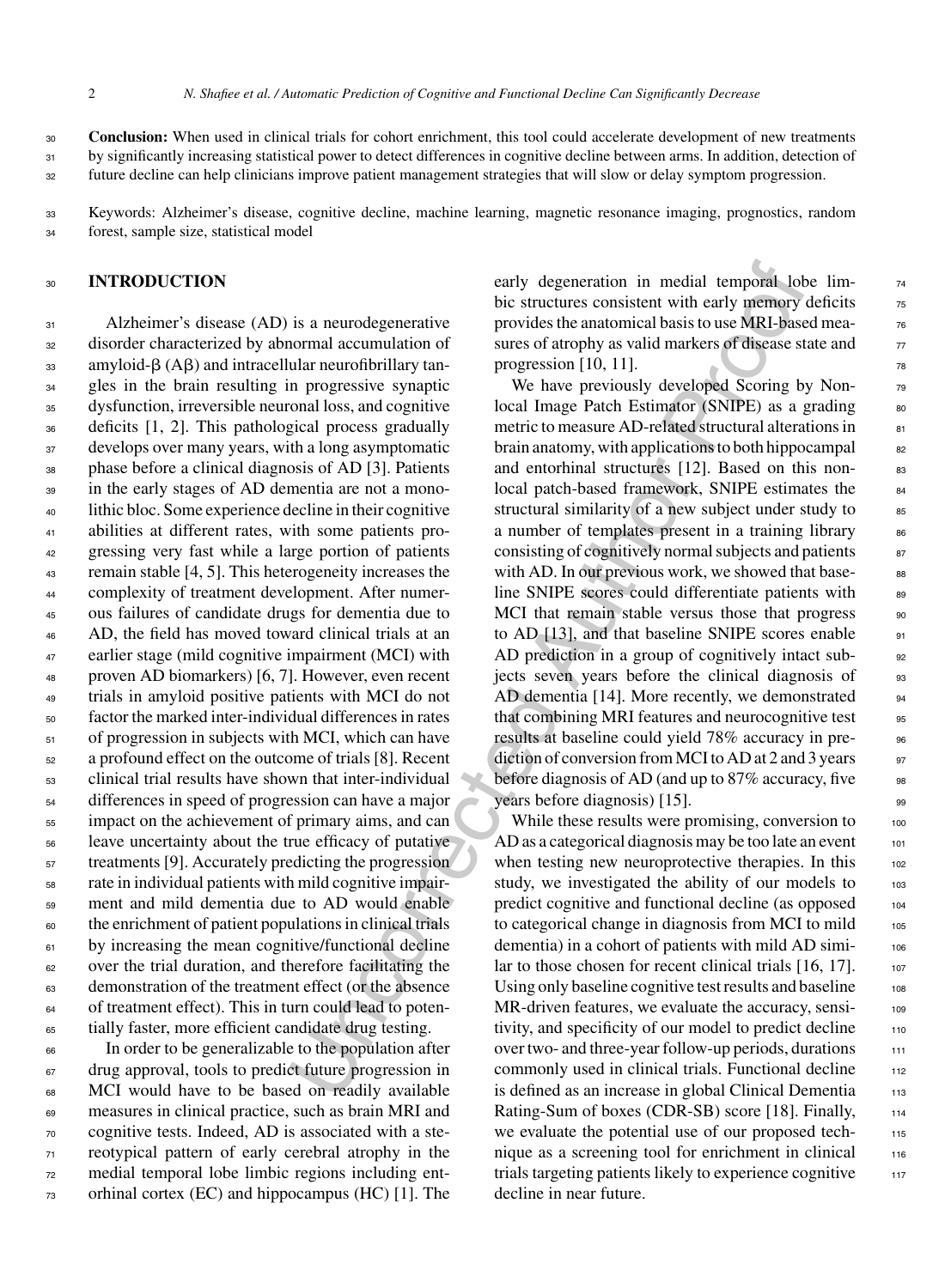#### <sup>118</sup> **METHODS**

#### <sup>119</sup> *Dataset*

 Data used in the preparation of this article were obtained from the Alzheimer's Disease Neuroim- aging Initiative (ADNI) database ([http://adni.loni.](http://adni.loni.usc.edu) usc.edu). The ADNI was launched in 2003 as a public-private partnership, led by Principal Investi-125 gator Michael W. Weiner, MD. The primary goal of ADNI has been to test whether serial MRI, positron 127 emission tomography (PET), other biological mark- ers, and clinical and neuropsychological assessment can be combined to measure the progression of MCI and early AD.

Matters: SNIPE scoring<br>
annothed in 2003 as a<br>
drawn-hed in 2003 as a<br>
and and permain linestic. The permany goal of<br>
Tensimany goal of<br>
remplate non-local patch-based method has<br>
contributed (26). This method uses a set o In this work, we selected subjects with mild AD from ADNI study for which T1 MRI data and Mon- treal Cognitive Assessment (MoCA) scores were available at baseline. All subjects provided informed consent and the protocol was approved by the institu- tion review board at all sites. The inclusion of MoCA <sup>137</sup> limited this study to ADNI2 and ADNI-GO datasets, since this measurement was not included in ADNI1 dataset. The key inclusion criteria here are similar to those used for current clinical trials of AD in amnes- tic MCI cohorts: 1) A CDR-Global Score of 0.5, 2) A Mini-Mental State Examination (MMSE) score between 24 and 30 (inclusive), and 3) having a posi- tive amyloid PET scan with a cut-off of 0.79 SUVr for positivity. Application of these criteria reduced the number of subjects available at baseline in ADNI2 147 and ADNI-GO to 312. These subjects were labeled as either stable or progressive based on a 2-point increase [19] in their global CDR-SB score from a total possible of 18 points [18]. Here, we refer to the stable and progressive mild AD subjects as pMCI and 152 sMCI, respectively.

#### <sup>153</sup> *Preprocessing*

<sup>154</sup> All the selected T1 MR images were preproce-<sup>155</sup> ssed using a fully automatic pipeline. This pipeline <sup>156</sup> includes denoising [20], correction of intensity

|                 | Table 1<br>Dataset Information |                |
|-----------------|--------------------------------|----------------|
|                 | 2 years                        | 3 years        |
|                 | follow-up                      | follow-up      |
| pMCI            | 55                             | 63             |
| sMCI            | 155                            | 108            |
| pMCI:sMCI ratio | 0.355                          | 0.583          |
| Age at baseline | $72.5 \pm 6.7$                 | $71.9 \pm 6.6$ |
| % Male          | 54.3                           | 55.6           |

inhomogeneity using N3 [21], and intensity normalization. MRI scans were then registered to 158 pseudo-Talairach stereotaxic space [22, 23] using a <sup>159</sup> population-specific template [24]. Brain extraction 160 was then performed using  $BEaST$  [25].

#### *MRI features: SNIPE scoring* 162

To automatically segment HC and EC, a multitemplate non-local patch-based method has been 164 used [26]. This method uses a set of MRI volumes  $165$ with manually segmented HC and EC as training 166 library. The target patch is then weighted based on  $167$ how much it resembles each patch in the training 168 dataset. The final label of the patch (targeted structure 169 or background) was assigned based on a weighted 170 average of all similar patches.

The SNIPE grading or scoring of the HC and  $EC_{172}$ is then achieved by estimating the patch similarity of  $173$ the subject under study to different training popula-<br>174 tions: normal controls and patients with AD dementia 175  $[12, 13]$ . Following the same linear regression method  $176$ used in [27], SNIPE scores are corrected for age and  $177$ sex based on the normal control population. Visual 178 quality control was performed on all processed MR 179 datasets.

## *Classification* 181

Our feature set contains age, sex, cognitive test 182 scores including Alzheimer's Disease Assessment 183 Scale (ADAS), MoCA, Rey Auditory Verbal Learn-<br>184 ing Task (RAVLT), MMSE, and MR-based z-scored 185 features (SNIPE scores for HC and EC) from baseline 186 data that are used as input to the classifier.

Since the number of sMCI and  $pMCI$  subjects were  $188$ not the same, and standard methods may have difficulty with such imbalanced data, we used a balanced 190 random forest algorithm to train our predictive model 191 [28]. This method down-samples the majority class 192 and trains the trees of the random forest based on a 193 more balanced data set.

We trained our prognostic model using different 195 combinations of features drawn from baseline visits. 196 These classifiers were trained either using MRI- <sup>197</sup> driven SNIPE scores and age, neurocognitive scores 198 and age, or a combination of both SNIPE and neu- <sup>199</sup> rocognitive scores plus age, and each model was 200 validated using 10-fold cross-validation. The classification performance for both follow-up periods (i.e., 202 2 and 3 years) was evaluated based on the measured 203 sensitivity, specificity, and accuracy.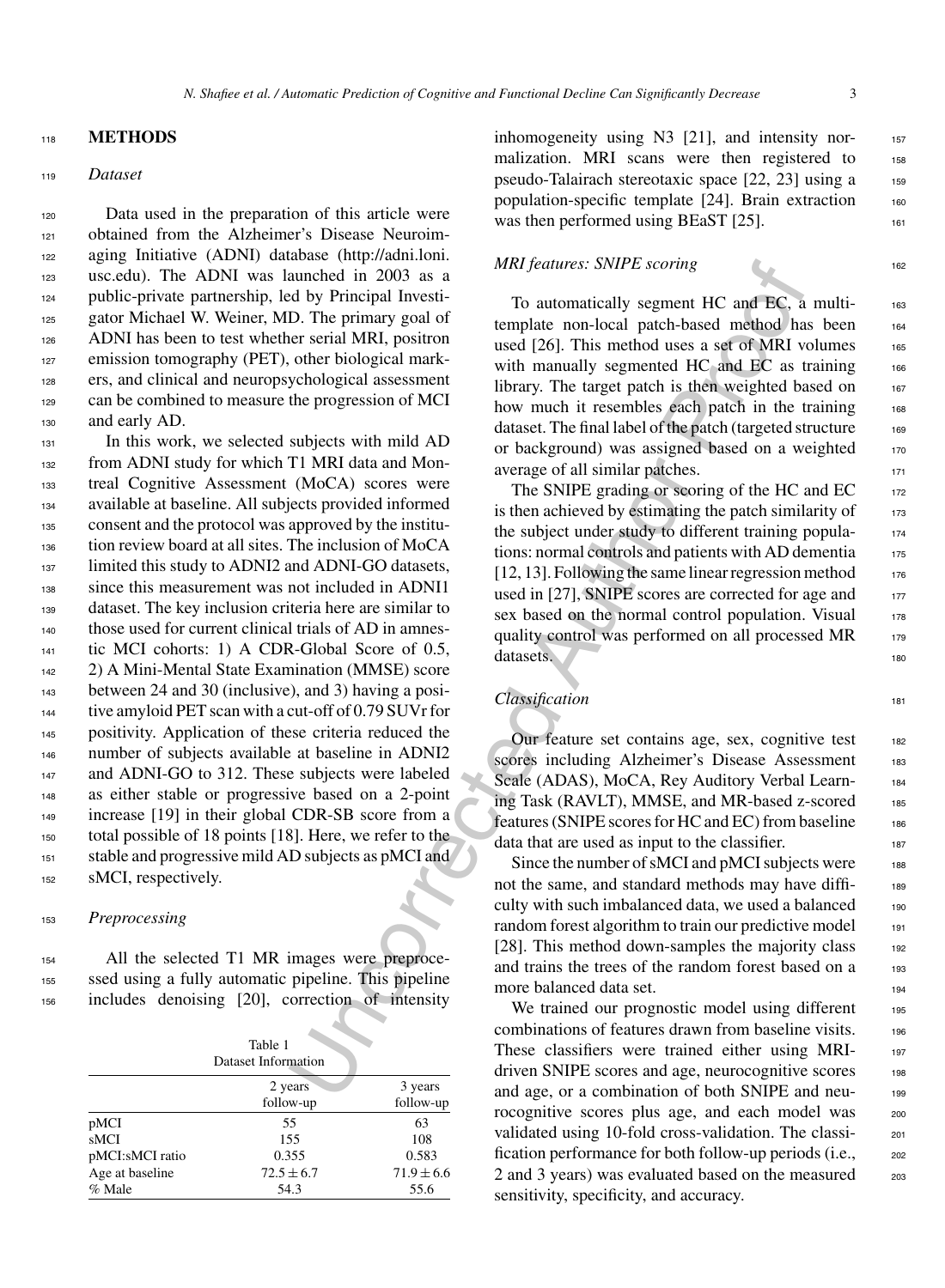#### <sup>204</sup> *Power analysis*

Following the method used in [29], we estimated the required sample size to detect a reduction in the mean annual rate of cognitive decline based on CDR-SB score. This method assumes that rates of decline are linear for each subject. We used a two-sided test and set the standard significance level to 0.05 with a power of 80%. The required sample size per arm was estimated using the following formula [30]:

$$
n = \frac{2\left(\sigma_s^2 + \frac{\sigma_\epsilon^2}{\sum (t_j - \overline{t})^2}\right)\left(Z_{1-\frac{a}{2}} + Z_{1-\beta}\right)}{\Delta^2} \tag{1}
$$

Equal to Where  $\alpha$  and 1- $\beta$  are the significance level and power 206 and  $\bar{t}$  represents the mean measure time.  $\sigma_s^2$  and <sup>207</sup>  $\frac{\sigma_{\epsilon}^2}{\sum (t_j - \bar{t})^2}$  denote the between- and within-subject variance of the data and can be estimated by fitting 209 a linear mixed effects model to the data. Here,  $\Delta$  represents the treatment effect. We evaluated differ-211 ent values of  $\Delta$ , when  $\Delta = 25\%$  reflects a slowing of disease-related functional and cognitive decline by at least 25%, attributed to the tested drug. Note that the cognitive decline may be due to normal aging as well as AD-related pathology. Here, we remove the annualized decline due to normal aging so as not to overestimate the benefit of enrichment when computing the treatment effect.

 We estimated and compared sample sizes for two groups of subjects. First, using data from all the mild AD subjects in the ADNI dataset that fit the selection eze criteria above  $(n=312)$ , i.e., the unenriched group. Second, using only the subset of those ADNI MCI subjects identified as pMCI using baseline data and the classifier described above  $(n = 64$  for 2 years), i.e.,  $225$ the enriched group. 226

#### **RESULTS** <sup>227</sup>

#### *Prediction accuracy, sensitivity, and specificity* 228

e used a two-stoate test on the magnificant states affect pre-<br>
ended at two-stock test on the same of catterns. Table 2 shows the distance level to 0.05 with a<br>
performance in terms of sensitivity, specificity<br>
formula [ To assess how different features affect prediction 229 accuracy, we trained models with different combi- <sup>230</sup> nations of features. Table 2 shows the classification <sub>231</sub> performance in terms of sensitivity, specificity, and 232 accuracy, for all the models trained in this study, for 233 2- and 3-year follow up periods. Using hippocam- <sup>234</sup> pal grading scores in addition to MoCA, ADAS13, 235 and MMSE, yields the highest accuracy in predict-<br>236 ing cognitive decline at 2 years. Comparing results 237 between the classifier using only the baseline cogni-<br>238 tive score and the corresponding classifier with the 239 added MRI features showed that for both follow up 240 periods, the accuracy of prediction is increased when <sup>241</sup> adding MRI features. Results also showed that pMCI <sup>242</sup> and sMCI groups did not have significantly different <sub>243</sub> age at baseline for the 2- or 3-year analysis. <sup>244</sup>

# *Power analysis* 245

Table 3 summarizes the CDR-SB values for the 246 unenriched and enriched MCI cohorts that met the  $_{247}$ inclusion criteria described in the Methods and that 248 were used to complete the power analysis.

Figure 1 shows the required sample sizes for differ-<br>250 ent treatment effects for both unenriched and enriched <sub>251</sub> MCI cohorts. Using the unenriched group of MCI 252 subjects, power analysis shows that  $1,075$  subjects  $253$ (764 subjects) per arm are required in a 2-year  $254$ 

Table 2

| Classifier performances      |                |                  |                |                |                  |                |  |  |  |
|------------------------------|----------------|------------------|----------------|----------------|------------------|----------------|--|--|--|
|                              |                | 2-year follow-up |                |                | 3-year follow-up |                |  |  |  |
| Feature sets (including Age) | Sen $(\%)$     | Spec $(\%)$      | Acc $(\% )$    | Sen $(\%)$     | Spec $(\%)$      | Acc $(\%)$     |  |  |  |
| MoCA                         | $72.1 \pm 2.1$ | $62.6 \pm 1.9$   | $65.3 \pm 1.5$ | $59.4 \pm 2.1$ | $60.7 \pm 1.5$   | $60.2 \pm 1.2$ |  |  |  |
| ADAS13                       | $71.2 \pm 2.5$ | $71.3 \pm 1.6$   | $71.3 \pm 1.3$ | $67.4 \pm 0.9$ | $68.3 \pm 2.0$   | $68.8 \pm 1.4$ |  |  |  |
| MoCA, ADAS13                 | $74.8 \pm 2.4$ | $74.7 \pm 1.2$   | $74.7 \pm 1.1$ | $66.4 \pm 1.8$ | $70.6 \pm 1.7$   | $70.4 \pm 1.3$ |  |  |  |
| MoCA, ADAS13, MMSE           | $76.5 \pm 1.5$ | $75.7 \pm 1.3$   | $75.9 \pm 1.0$ | $65.2 \pm 1.9$ | $70.4 \pm 1.5$   | $70.8 \pm 1.2$ |  |  |  |
| MoCA, ADAS13, MMSE, RAVLT    | $76.1 \pm 2.1$ | $74.8 \pm 1.2$   | $75.2 \pm 0.9$ | $66.3 \pm 1.8$ | $69.3 \pm 1.6$   | $71.0 \pm 1.3$ |  |  |  |
| HC, EC                       | $76.2 \pm 2.1$ | $70.1 \pm 1.3$   | $71.7 \pm 1.1$ | $75.1 \pm 1.9$ | $68.9 \pm 1.4$   | $71.0 \pm 1.3$ |  |  |  |
| HC, ADAS13                   | $78.8 \pm 1.3$ | $73.6 \pm 1.2$   | $74.7 \pm 1.2$ | $75.7 \pm 1.6$ | $70.7 \pm 1.4$   | $72.6 \pm 1.1$ |  |  |  |
| HC. MoCA                     | $75.9 \pm 2.4$ | $72.4 \pm 1.4$   | $73.2 \pm 1.2$ | $71.6 \pm 2.0$ | $67.3 \pm 1.2$   | $69.0 \pm 0.9$ |  |  |  |
| HC, EC, ADAS13               | $81.0 \pm 2.2$ | $74.2 \pm 1.1$   | $75.9 \pm 1.1$ | $75.4 \pm 1.7$ | $71.6 \pm 1.3$   | $73.4 \pm 1.1$ |  |  |  |
| HC, MoCA, ADAS13             | $80.4 \pm 1.6$ | $74.3 \pm 1.1$   | $75.8 \pm 0.9$ | $75.4 \pm 2.2$ | $70.7 \pm 1.2$   | $72.8 \pm 1.1$ |  |  |  |
| HC, EC, MoCA, ADAS13         | $80.2 \pm 2.1$ | $75.0 \pm 0.8$   | $76.7 \pm 0.7$ | $74.9 \pm 2.4$ | $73.0 \pm 1.4$   | $74.0 \pm 1.2$ |  |  |  |
| HC, MoCA, ADAS13, MMSE       | $81.3 \pm 1.8$ | $74.7 \pm 1.1$   | $76.9 \pm 0.9$ | $74.4 \pm 1.3$ | $71.3 \pm 1.4$   | $73.3 \pm 1.2$ |  |  |  |
| HC. EC. MoCA. ADAS13. MMSE   | $79.5 \pm 1.9$ | $74.6 \pm 1.1$   | $75.9 \pm 1.0$ | $75.2 \pm 1.8$ | $72.3 \pm 1.3$   | $73.2 \pm 1.2$ |  |  |  |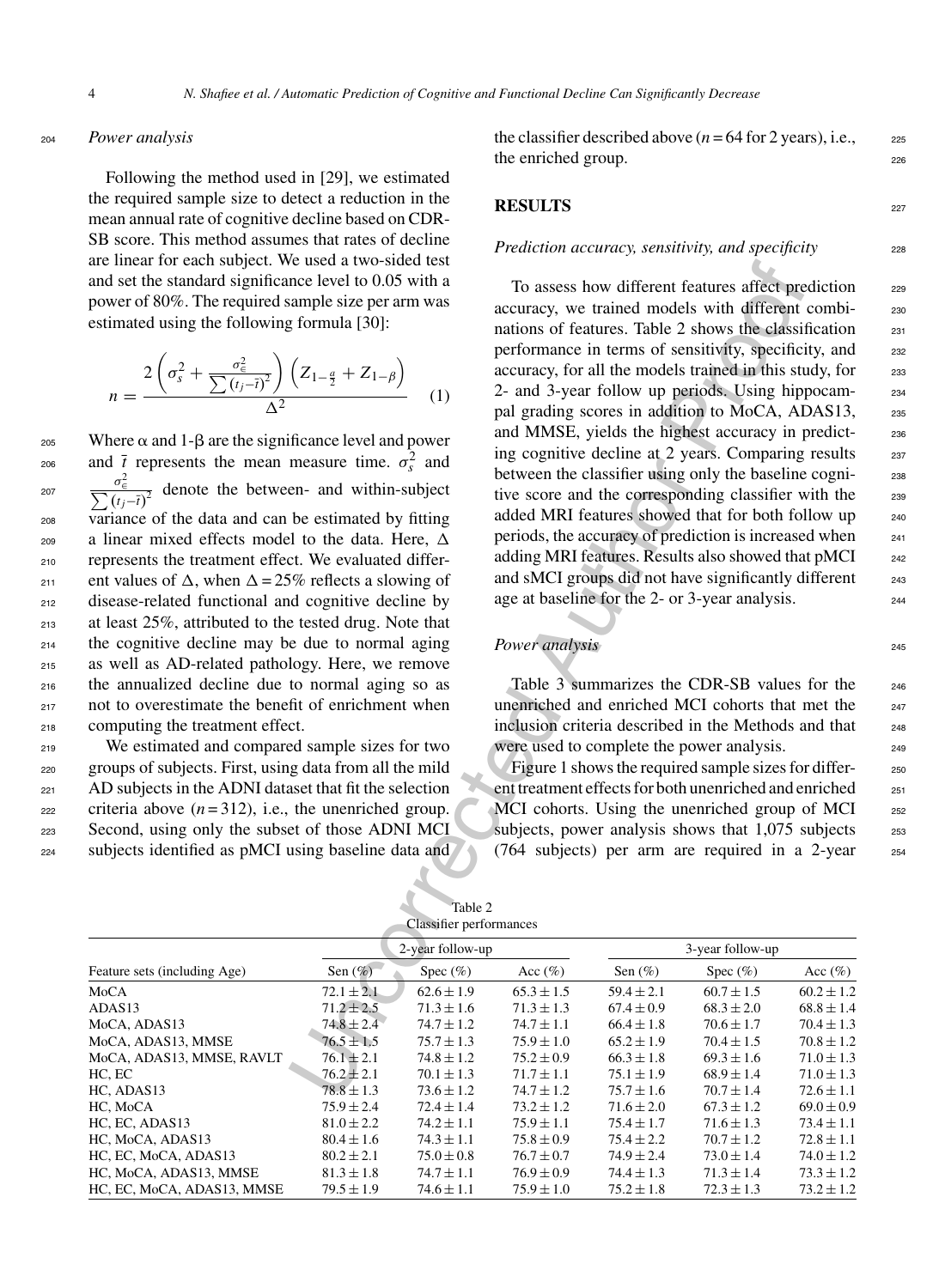| Table 3<br>CDR-SB values     |                            |                          |                          |                          |  |  |  |
|------------------------------|----------------------------|--------------------------|--------------------------|--------------------------|--|--|--|
|                              | Baseline mean<br>(std dev) | Year 1 mean<br>(std dev) | Year 2 mean<br>(std dev) | Year 3 mean<br>(std dev) |  |  |  |
| unenriched MCI               | 1.631(0.935)               | 1.956 (1.457)            | 2.356(2.107)             | 2.866 (2.978)            |  |  |  |
| enriched MCI $(2 \text{ y})$ | 1.924(0.875)               | 2.68(1.325)              | 4.084(2.504)             |                          |  |  |  |
| enriched MCI $(3 \text{ y})$ | 1.851 (0.874)              | 2.559(1.359)             | 3.869(2.639)             | 5.094 (3.788)            |  |  |  |



Fig. 1. The required sample size per arm for different treatment effects. (Note that the 2-year and 3-year pMCI curves almost overlap.).

 (3-year) trial of therapy with a hypothesized 25% effect size (80% power and 5% significance level) to reduce cognitive decline, measured by a two- point increase in CDR-SB (dotted lines in Fig. 1). When using the enriched cohort of MCI subjects, only 279 (273) subjects per arm are require for a 2-year (3-year) trial (solid lines in Fig. 3). These results demonstrate that enrichment using baseline HC, MoCA, ADAS13, and MMSE yields a 3.8-fold decrease in the sample size for a 2-year study (2.8- fold decrease for a 3-year study).

#### <sup>266</sup> **DISCUSSION**

 In the present study, we trained models to predict cognitive decline in patients in the early stages of AD dementia. We used feature sets consisting of baseline measures of either cognitive test scores, MRI-based grading scores, or a combination of both features for follow-up periods of 2 and 3 years in the ADNI dataset. The results demonstrate that cognitive test scores and our MRI-based features contribute differ- ently to the result of the prediction and combining cognitive test scores and MRI-based features improve prediction accuracy (Table 2). Using HC, MoCA, ADAS13, and MMSE as features yielded the high- est prediction accuracy of 76.9% with a sensitivity of 81.3% and a specificity of 74.7% at 2 years.

<sup>281</sup> In our previous work, we showed that when pre-<sup>282</sup> dicting onset of dementia in subjects with mild <sup>283</sup> cognitive impairment, MRI-based features (SNIPE) are more sensitive compared to cognitive features, <sup>284</sup> and even more so with longer follow-up periods, 285 while cognitive features contribute more to the speci-<br>286 ficity of the prediction  $[15]$ . Here, we also show 287 that cognitive features lose sensitivity when it comes 288 to predicting functional and cognitive decline at 36 <sub>289</sub> months compared to that at 24 months.

The space of the product of the product of the matter is the constrained the constrained  $\frac{1}{2}$ . Hence, we also the space of the space of the product of the product of the product of the product of the product of the p While adding MRI features to cognitive scores increases accuracy by  $1\%$  for a 2-year trial, and  $2\%$  292 for a 3-year trial, the sensitivity of the model is more 293 important than the accuracy for clinical trial enrich- <sup>294</sup> ment, since we are looking for the maximum number 295 of true positives, i.e., subjects that will certainly dec- <sup>296</sup> line. Using MoCA and ADAS13 as features for our 297 model, we achieved nearly 75% sensitivity for twoyear prediction. By adding the HC SNIPE score to this 299 feature set, we were able to increase the sensitivity <sub>300</sub> by  $5.6\%$  to  $80.4\%$ . At three years, prediction sensi-<br>301 tivity of MOCA and ADAS was  $66.4\%$ , but adding  $302$ HC SNIPE features raises it to  $75.4\%$ , i.e., a  $9\%$  303 increase. As we have previously shown [15], MRI- 304 driven features help contribute more sensitivity to the <sub>305</sub> prediction at later follow-up periods. Despite the fact  $306$ that predicting subtle cognitive decline is harder than  $307$ predicting conversion from MCI to AD, the predictive  $308$ accuracy of cognitive decline remains high. 309

We further estimated the statistical power of our 310 prognostic model in terms of the sample size required  $311$ to detect a treatment effect on the decline of cognitive  $312$ abilities. Using a conservative estimate of 25% treat-<br>313 ment effect in the power analysis, we found a 3.8-fold  $314$ reduction in the number of subjects required for a 2- 315 year study (and 2.8-fold decrease for 3-year. If we 316 change this estimate to an optimistic  $40\%$  treatment  $317$ effect, the resulting power analysis yields a  $2.40$ -fold  $318$ reduction for a 3-year trial and a  $3.24$ -fold reduction  $3.99$ for a 2-year trial. This could give a marked clini-<br>320 cal advantage, making the enrichment of the target  $321$ cohort more precise with a smaller sample size, and 322 therefore less costly. 323

Our results compare favorably to previous work. 324 Lorenzi et al. evaluated a number of biomarkers  $325$ to screen in subjects more likely to have cognitive 326 decline  $[31]$ . Without enrichment, their simulations  $327$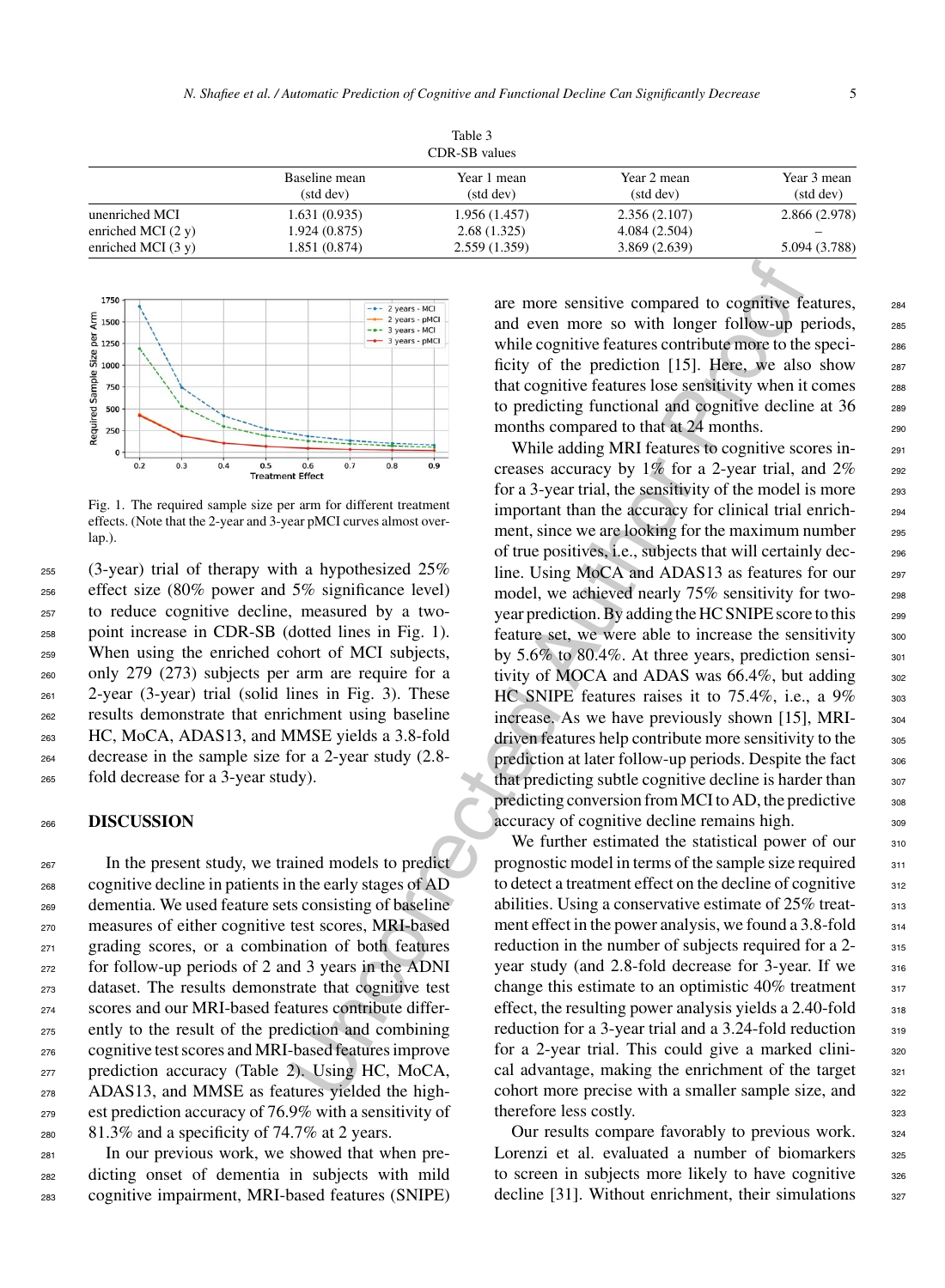required a sample size of 674 MCI patients per arm to detect a 25% treatment effect (90% power) on cog- nitive decline measured with CDR-SB in a two-year 331 trial. Enrichment using either ADAS-COG, cere-332 brospinal fluid (CSF) tau, CSF  $\mathsf{A}\beta_{42}$ , CSF tau/ $\mathsf{A}\beta_{42}$ ,  $_{333}$  hippocampal volume, CSF p-tau, or  $[{}^{18}F]$ -FDG PET decreased the number of patients required to 270, 310, 291, 264, 191, 287, and 240, respectively. At 191 sub- jects per arm, hippocampal volume offered a 3.5-fold 337 reduction in the number of subjects required in their study. For direct comparison (25% effect, 90% power, 2-year trial), baseline HC SNIPE, MoCA, ADAS13, and MMSE enables a 3.8-fold reduction (from 1,439 subjects unenriched to 375 subjects enriched with our classification tool). Ithapu et al. used deep learning techniques to evaluate enrichment in a 2-year trial of cognitive decline [32]. They found that 1,586 subjects were required to detect a 25% effect (80% power, sig-346 nificance of 0.05) without enrichment and that only 281 subjects were required per arm using baseline  $1^{18}$ F]-FDG PET, amyloid florbetapir PET, and struc- tural MRI. While these results are very similar to ours, we are agnostic to the source of amyloid positivity. We can use amyloid results from inexpensive CSF-derived biomarkers or more expensive PET scans.

 Recent work by Wolz et al. evaluated enrichment in clinical trials in MCI using markers of amyloid (PET imaging or CSF analysis of beta amyloid) and neurodegeneration (measured by hippocampal vol- ume) for a 25% effect size to decrease the rate of cognitive decline measured with MMSE or ADAS- Cog13 (with 80% power and significance level 0.05) [33]. While 908 unenriched subjects per arm were 361 required for the ADAS-Cog13 outcome measure, this number could be reduced to 605 using baseline hip- pocampal volume, to 458 using baseline measures of amyloid, and 363 (corresponding to a 2.5-fold reduc- tion) when using both. In a previous study, we have shown that SNIPE scores are better predictors of cog- nitive decline compared to volumetric measurements [34], and as a result, this score would further decrease the number of subjects needed, when used instead of volumetric-based measurements.

 is important to note that patient selection in clin- ical trials is an expensive process. At the beginning of a trial, one must screen a large number of subjects to select those that meet eligibility and enrichment cri- teria. This process currently involves the collection of several biomarkers (structural MRI, CSF biomarkers, amyloid/tau PET), but generally do not include pre- diction measures to identify subjects that are likely to have cognitive and functional decline. In ADNI,

Intersequent of 2.70, 101, the required samples ize to denomistrate a climate spectricle) At 191 sub-<br>effect would lead to massive savings in the log-<br>aspectricle). At 191 sub-<br>offect would lead to massive savings in the 35% of the MCI subjects showed decline (define by  $35\%$ at least two-point increase in CDR-SB) after 2 years. 381 This shows the need to screen roughly 3x more MCI 382 subjects at baseline. With  $58\%$  of subjects declining  $383$ after 3 years in ADNI, studies need to screen almost <sup>384</sup> twice as many subjects for 3-year trials. Decreasing 385 the required sample size to demonstrate a clinical for 386 effect would lead to massive savings in the followup visits of enrolled patients (but with a higher cost at enrollment). For example, assume 1000 subjects 389 are required for a 2-year trial. With enrichment, this 390 number is reduced to 263. However,  $3x$  more subjects  $391$ need to be screened at baseline if the rate of ADNI 392 decliners is used. This gives a total of  $3 \times 263$  subjects at baseline  $+263$  at year 1 and 263 at year 2, for  $\qquad$  394 a total of 1,315 subject visits (compared to 3,000 sub-<br><sub>395</sub> ject visits with no enrichment, a  $56\%$  savings). Using  $396$ a method to enrich the cohorts and decrease the num-<br>397 ber of subjects needed for a trial would therefore have a significance impact on the budget needed for such 399 trials. 400

There are a number of encouraging trials of lifestyle interventions that have demonstrated ben-<br>eficial effects in terms of improving cognition and 403 delaying [35–39]. A reliable tool that can accurately identify elderly individuals with higher risk of cog nitive decline will enable earlier implementation of  $\qquad$ such strategies in the more at-risk population, which will in turn improve the likelihood of slowing down or preventing cognitive decline, before substantial neurological damage has occurred. In addition, such a 410 tool may help to improve patient compliance in such programs. <sup>412</sup>

Our study is not without limitations. It is important to note that the results here apply only to MCI subjects that present with an amnestic phenotype. While some ADNI subjects with posterior cortical atrophy and 416 sufficient memory decline may have met the inclusion criteria used here, other atypical MCI groups (e.g., <sup>418</sup> limbic predominant, hippocampal sparing, logopenic 419 progressive aphasia, primary progressive aphasia, or frontal variant of AD) would have to be tested specif- <sup>421</sup> ically in the future. With this in mind, the enrichment potential described here is possible only in trials of  $\qquad$ amnestic MCI subjects with inclusion criteria similar to those indicated above. Trials of MCI subjects with non-amnestic presentation, or with different inclusion criteria would need to carefully evaluate the use of such a selection tool as presented here.

Because of the relatively limited size of the dataset, we used 10-fold cross validation and report the average accuracy, sensitivity, and specificity across the 431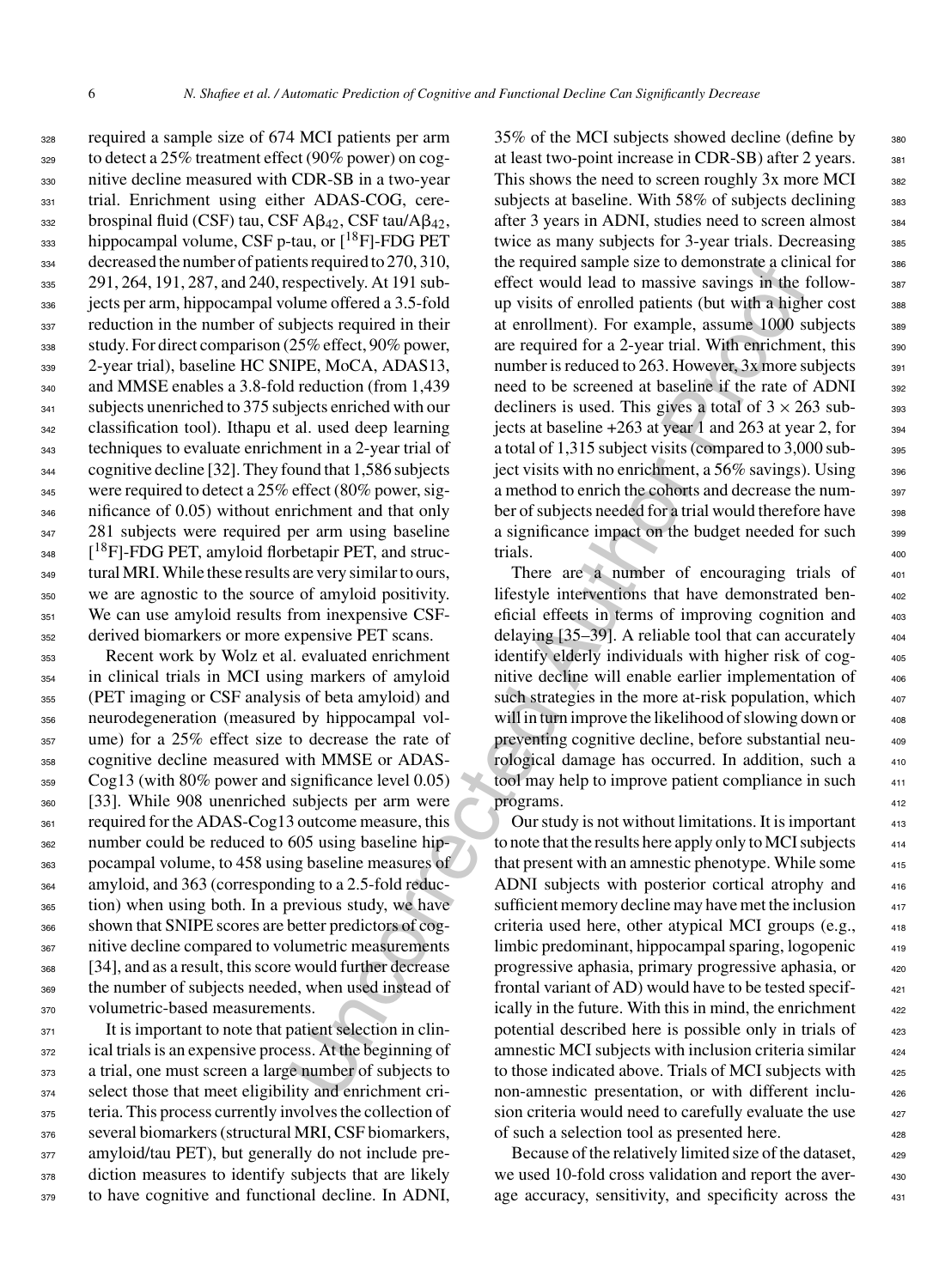10 folds. This provides a robust estimate of perfor- mance, but it may be potentially optimistic. Other, larger independent databases are needed for further validation. Furthermore, while there is evidence that cognitive decline may be non-linear over the full course of the disease [40], we assume only a linear change over the short 2 and 3 year periods consid- ered here. The proportion of converters enrolled in the ADNI may also change as MCI patients are followed for longer periods. Finally, here we measured against the decline in the unenriched MCI cohort from ADNI with specific inclusion criteria which might not nec- essarily be representative of real population of MCI subjects seen in trials or in the clinic.

#### <sup>446</sup> **CONCLUSION**

 In this work, we were able to predict future cog- nitive and functional decline in the early stages of AD using a prognostic model that combines cogni- tive scores and MRI-based biomarkers from a single baseline visit. These features are easy to measure, making this method efficient for clinicians to use as an aid to guide psycho-social interventions for indi- vidual patients based on their individual short-term prognosis. Refining clinical trial cohorts to the enroll- ment of subjects in the early stages of AD with a higher chance of declining over a shorter period of time could improve the efficiency of these trials.

#### <sup>459</sup> **ACKNOWLEDGMENTS**

 Data collection and sharing for this project was funded by the Alzheimer's Disease Neuroimag- ing Initiative (ADNI) (National Institutes of Health Grant U01 AG024904) and DOD ADNI (Department of Defense award number W81XWH-12-2-0012). ADNI is funded by the National Institute on Aging, the National Institute of Biomedical Imaging and Bioengineering, and through generous contributions from the following: AbbVie, Alzheimer's Asso- ciation; Alzheimer's Drug Discovery Foundation; Araclon Biotech; BioClinica, Inc.; Biogen; Bristol- Myers Squibb Company; CereSpir, Inc.; Cogstate; Eisai Inc.; Elan Pharmaceuticals, Inc.; Eli Lilly and Company; EuroImmun; F. Hoffmann-La Roche Ltd and its affiliated company Genentech, Inc.; Fujire- bio; GE Healthcare; IXICO Ltd.; Janssen Alzheimer Immunotherapy Research & Development, LLC.; Johnson & Johnson Pharmaceutical Research & Development LLC.; Lumosity; Lundbeck; Merck

3 year penots consider a the National states in Canada. Prive and the National states in CI caliests are followed the National Institute of Health (https://formericted CI caliests are followed the National Institute of Ne & Co., Inc.; Meso Scale Diagnostics, LLC.; Neu- <sup>479</sup> roRx Research; Neurotrack Technologies; Novartis 480 Pharmaceuticals Corporation; Pfizer Inc.; Piramal 481 Imaging; Servier; Takeda Pharmaceutical Company; <sup>482</sup> and Transition Therapeutics. The Canadian Insti- <sup>483</sup> tutes of Health Research is providing funds to  $484$ support ADNI clinical sites in Canada. Private sec-<br>485 tor contributions are facilitated by the Foundation for  $486$ the National Institutes of Health (https://fnih.org/). 487 The grantee organization is the Northern Califor-<br>488 nia Institute for Research and Education, and the 489 study is coordinated by the Alzheimer's Therapeutic 490 Research Institute at the University of Southern Cali- <sup>491</sup> fornia. ADNI data are disseminated by the Laboratory 492 for Neuro Imaging at the University of Southern Cal- <sup>493</sup> ifornia. <sup>494</sup>

Authors' disclosures available online (https:// 495 www.j-alz.com/manuscript-disclosures/21-0664r1). <sup>496</sup>

## **SUPPLEMENTARY MATERIAL** 497

The supplementary material is available in the 498 electronic version of this article: [https://dx.doi.org/](https://dx.doi.org/10.3233/JAD-210664)  $499$ 10.3233/JAD-210664. 500

# **REFERENCES** 501

- [1] Braak H, Braak E (1991) Neuropathological stageing of 502 Alzheimer-related changes. *Acta Neuropathol* **82**, 239–256. <sup>503</sup>
- [2] Duyckaerts C, Delatour B, Potier M (2009) Classification 504 and basic pathology of Alzheimer disease. Acta Neu-<br>505 *ropathol* **118**, 5–36. 506
- [3] Jack CR, Bennett DA, Blennow K, Carrillo MC, Dunn B, 507 Haeberlein SB, Holtzman DM, Jagust W, Jessen F, Karlaw- 508 ish J, Liu E, Molinuevo JL, Montine T, Phelps C, Rankin 509 KP, Rowe CC, Scheltens P, Siemers E, Snyder HM, Sperling 510 R, Elliott C, Masliah E, Ryan L, Silverberg N (2018) NIA- 511 AA Research Framework: Toward a biological definition of 512 Alzheimer's disease. *Alzheimers Dement* **14**, 535–562. <sup>513</sup>
- [4] Tifratene K, Robert P, Metelkina A, Pradier C, Dartigues JF 514 (2015) Progression of mild cognitive impairment to demen- <sup>515</sup> tia due to AD in clinical settings. *Neurology* 85, 331–338. 516
- [5] Palmer K, Bäckman L, Winblad B, Fratiglioni L (2008) 517 Mild cognitive impairment in the general population: Occur<sub>518</sub> rence and progression to Alzheimer disease. Am J Geriatr 519 *Psychiatry* **16**, 603–611. 520
- [6] Gauthier S, Albert M, Fox N, Goedert M, Kivipelto M, 521 Mestre-Ferrandiz J, Middleton LT (2016) Why has therapy 522 development for dementia failed in the last two decades? 523 *Alzheimers Dement* **12**, 60–64. <sup>524</sup>
- [7] Cummings JL, Morstorf T, Zhong K (2014) Alzheimer's dis- 525 ease drug-development pipeline: Few candidates, frequent 526 failures. *Alzheimers Res Ther* **6**, 37–43. <sup>527</sup>
- [8] Gauthier S, Pin Ng K, Pascoal TA, Zhang H, Rosa-Neto P 528 (2018) Targeting Alzheimer's disease at the right time and 529 the right place: Validation of a personalized approach to 530 diagnosis and treatment. *J Alzheimers Dis* **64**, 23–31. <sup>531</sup>
- [9] Knopman DS, Jones DT, Greicius MD (2021) Failure to 532 demonstrate efficacy of aducanumab: An analysis of the 533